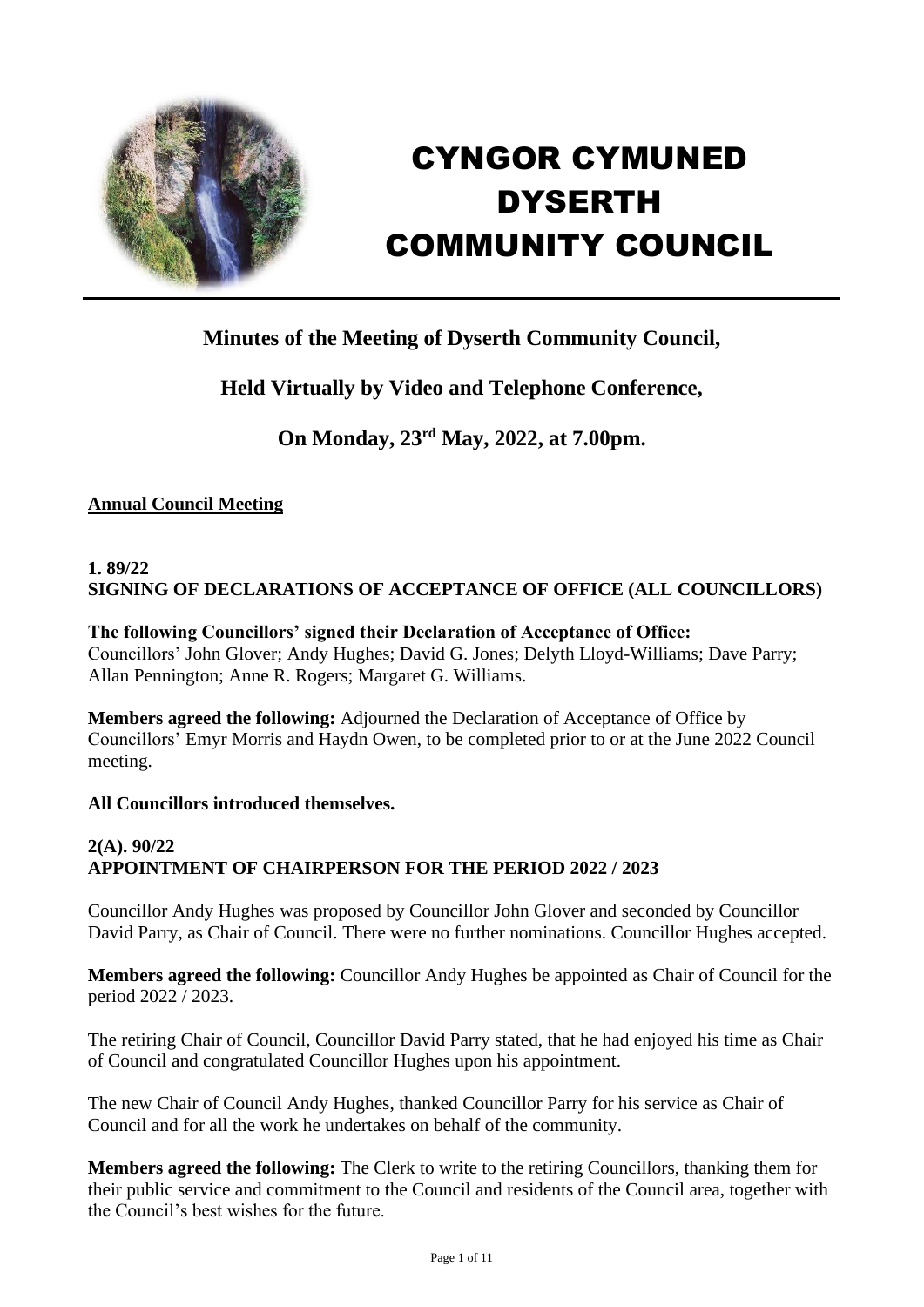## **2(B). 91/22 SIGNING OF DECLARATION OF ACCEPTANCE OF OFFICE (CHAIR OF COUNCIL)**

Councillor Andy Hughes read out the Declaration of Acceptance of Office and signed the document which was shown virtually to Members.

## **3(A). 92/22 PRESENT (FOR BOTH ANNUAL AND GENERAL MEETINGS)**

Councillor Andy Hughes (Chair of Council) Councillor Dave Parry (Vice Chair of Council) Councillor John Glover Councillor David G. Jones Councillor Delyth Lloyd-Williams Councillor Allan Pennington Councillor Anne R. Rogers Councillor Margaret G. Williams

Clerk & Financial Officer R. Phillip Parry

## **3(B). 93/22 APOLOGIES (FOR BOTH ANNUAL AND GENERAL MEETINGS)**

Councillor Emyr Morris Councillor Haydn Owen

Councillor David G. Williams (Denbighshire County Council)

#### **3(C). 94/22 ABSENT**

None

## **4. 95/22 APPOINTMENT OF VICE CHAIRPERSON FOR THE PERIOD 2022 / 2023**

Councillor David Parry was proposed by Councillor Margaret Williams and seconded by Councillor John Glover. There were no further nominations. Councillor Parry accepted.

**Members agreed the following:** To appoint Councillor David Parry, as Vice Chair for the year 2022 / 2023

## **5. 96/22 CO-OPTION OF VACANT COUNCILLOR SEATS (FOLLOWING UNCONTESTED ELECTION)**

The Clerk advised Members of one Councillor vacancy. The Clerk further advised in relation to the procedures following an uncontested election, for the filling of vacant seats – under the Representations of the People Acts in 1983 and 1985 and Local Government (Wales) Measure 2011.

**Members agreed the following: (1)** The Clerk to advertise the vacant Councillor seat on the various public notice boards and Council web site **(2)** Appointed Councillor Andrew Hughes to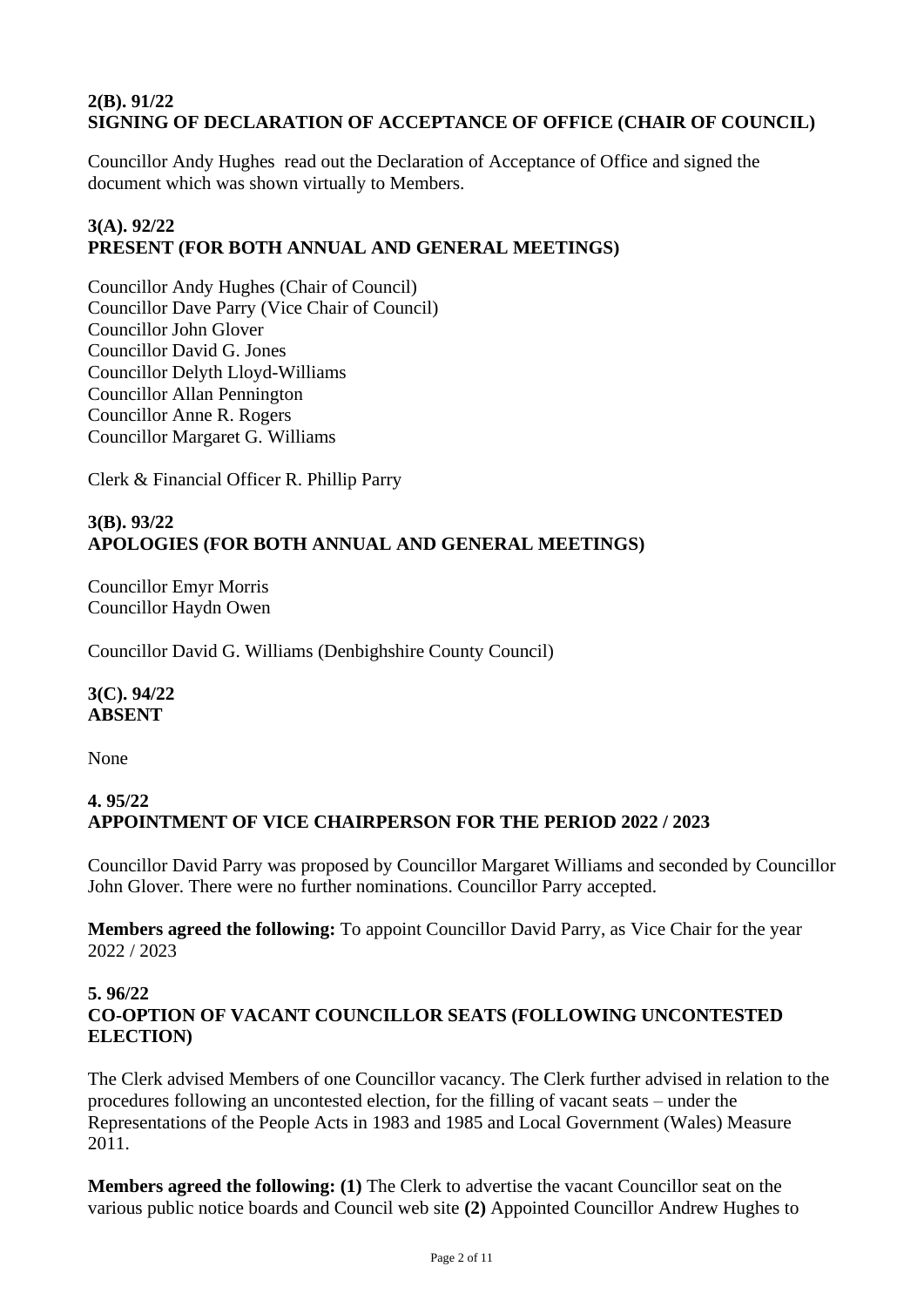receive applications and to provide any advice to prospective candidates **(3)** The vacancy to be listed on the June meeting agenda.

## **6. 97/22 MINUTES OF THE ANNUAL MEETING HELD ON THE 6TH MAY 2021**

The Clerk advised Members, that the Minutes of the 2021 Annual Meeting were formally proposed, seconded and agreed at the 14<sup>th</sup> June, 2021 meeting; under Minute number: 3. 113/21.

**Members agreed the following:** Re-affirmed the above decision.

## **7. 98/22 NOMINATIONS TO SERVE ON LOCAL COMMITTEES AND OUTSIDE BODIES**

Member were shown virtually a copy of the current list of Committees and Outside Bodies that Community Council Members are appointed to.

**Members agreed the following:** Councillor Delyth Lloyd-Williams be appointed to the Council's Environmental Committee and Dyserth Community Hall Management Committee. Councillor Allan Pennington appointed to the Dyserth, Meliden & Cwm Relief in Sickness Fund. The remainder of the list remains unchanged.

## **General Council Meeting**

#### **8. 99/22 PUBLIC QUESTIONS, COMMENTS OR REPRESENTATIONS**

The Clerk advised the following correspondence had been received.

- E-mail from a resident of Waterfall Hill, Dyserth. The letter contained a number of issues in relation to the following:
- **(i)** Parking bay at entrance to Weavers Lane. Suggestion that the salt bin be repositioned. The bench seat is obstructed by parked vehicles.
- **(ii)** Improvement of the pathway and steps linking the car parking area and Weavers Lane, including the installation of street lighting.
- **(iii)** Change of signage at Junction 31 on A55 road, whereby currently traffic for the Prestatyn area are signposted to travel through Dyserth and down Waterfall Road. An improvement would be for traffic to be signposted for Prestatyn at the St Asaph exit.
- **(iv)** Traffic calming measures on Waterfall Road.
- **(v)** Reduction of speed limit from 30mph to 20mph.

**Members agreed the following: (1)** The Clerk to contact Denbighshire County Council Highways, seeking that the bench seat and salt bin are repositioned **(2)** As the remainder of the concerns are in the remit of Denbighshire County Council, the Clerk to forward the correspondence to County Councillor David Williams to take forward with the various County Officers **(3)** Should a site meeting be arranged, the Community Council will arrange for at least two Councillors to attend.

#### **9. 100/22 DISCLOSURE OF INTEREST**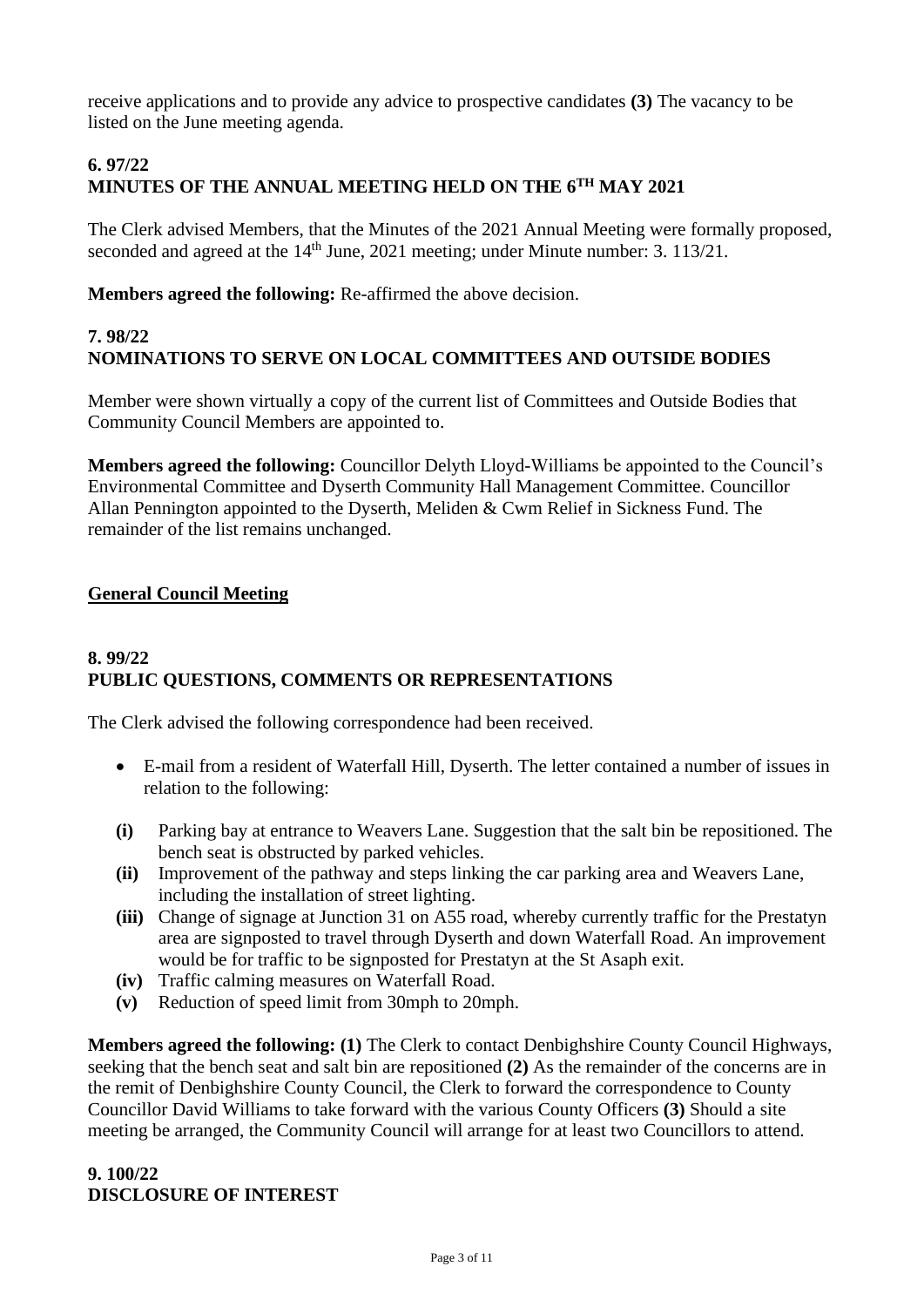The following Declaration of Interest was declared: Andy Hughes in relation to the annual Chair of Council allowance: **Minute number: 17. 113/22 on page 10 below.** 

## **10. 101/22 TO APPROVE THE MINUTES OF THE MEETING HELD ON THE 11TH APRIL, 2022**

The Minutes were proposed by Councillor David Parry and seconded by Councillor John Glover as correct and formally agreed by the Members present.

#### **11. 102/22 PROGRESS REPORT ON MATTERS RAISED AT PREVIOUS MEETINGS**

The Clerk referred to the following matters from previous Minutes:

**(1) Minute no: 5. 74/22 (1) (page 2)** – in relation to a joint project with Denbighshire County Council to installing handrails on footpaths. The Clerk recollected Members to a quotation received by Denbighshire County Council over two years ago for a handrail above the Waterfall area, whereby this Council agreed to pay 50% of the cost. Denbighshire have advised that an updated quotation has been received for £3,693.00 an increase of £741.50. The cost to the Community Council would be £1,846.50.

**Members agreed the following:** To accept the above increase.

**(2) Minute no: 5. 74/22 (2) (page 2)** – in relation to Aura Leisure seeking a quotation for the repair to the MUGA netting. The Clerk advised that a quotation received from Aura Leisure for the above repair from a company named Flintshire Fabricators at £320.00 plus VAT.

**Members agreed the following:** Accepted the quotation.

- **(3) Minute no: 5. 74/22 (5) (page 2)** in relation to speed activated signage in Dyserth High Street. Councillor David Parry advised that himself together with Councillor Margaret Williams had met with County Highway Officers. The Officers would prepare a feasibility report and forward to the Community Council in due course.
- **(4) Minute no: 5. 74/22 (6) (page 2)** in relation to a seasonal compound to store football goal posts. The Clerk advised that three quotations had been received, which Members perused virtually.

**Members agreed he following:** To accept the quotation from Utility Contractors for the sum of £6,486.45.

**(5) Minute no: 7(E). 80/22 (page 5)** – in relation to receiving quotations for the Queen's Jubilee Garden project. The Clerk advised that three quotations had been received, which Members perused virtually.

**Members agreed he following:** To accept the quotation from G J Landscapes for the sum of £13,131.00

**(6) Minute no: 7(G). 82/22 (page 5)** – in relation to the Dyserth Kilns project and in particular, the design of leaflets and interpretation board information. Prior to the meeting Members received a draft proof of the information leaflet and interpretation board information.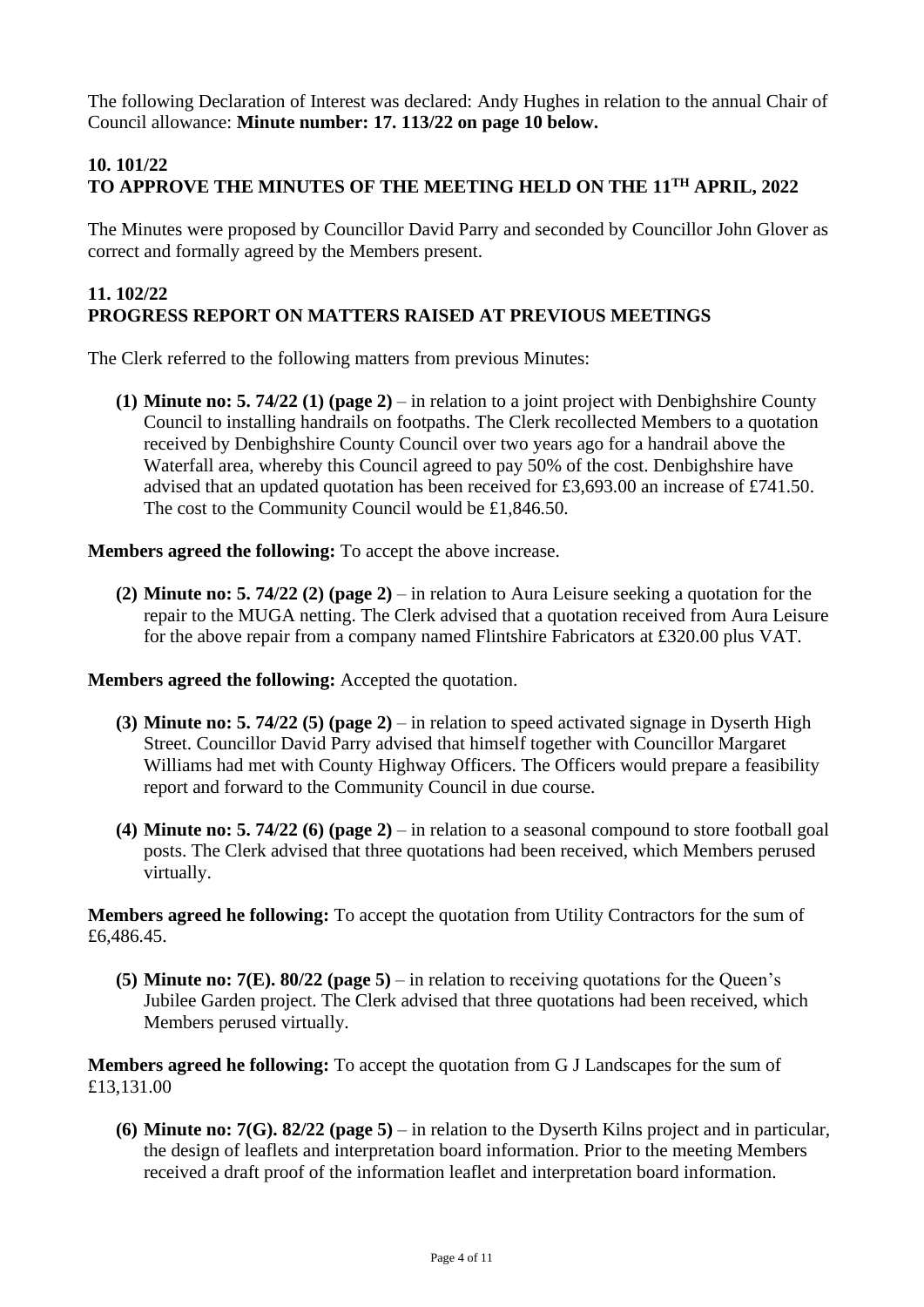**Members agreed the following: (1)** The wording and layout of both the information leaflet and interpretation board **(2)** The Clerk to enquire with the designer if the above are bilingual.

## **12. 103/22 COUNTY COUNCILLOR'S REPORT (CLLR DAVID G. WILLIAMS)**

In County Councillor David Williams' absence, the Clerk advised the following matters that Councillors Williams had dealt with recently:

- **(1)** Highway site meeting to be held in area of Clwyd Avenue, to view and discuss complaints in relation to a large leylandii causing deterioration to the pavement.
- **(2)** Overhanging tree branches on the A5151 in Dyserth, reported to Denbighshire County Council *(Update from Denbighshire 'were unable to trace the overhanging branches)*
- **(3)** Dyserth Traffic alleviation scheme second phase. Councillor Williams has further contacted Highways, who advised that further discussions and site visit to the area of High Street and James Park – where the next phase will be focused, will take place in the near future.
- **(4)** Further contacted Denbighshire Enforcement Team, seeking more frequent visits by Officers to enforce parking concerns on Dyserth High Street.

#### **13(A). 104/22 CORRESPONDENCE**

#### **The following correspondence had been received, that was required to be either advised to, or dealt with by the Members:**

- **(a)** The Clerk advised, that the following criminal offences had been reported to the North Wales Police, that had occurred within the Dyserth Community Council area:
	- 6 x Anti-social behaviour / 2 x Drugs / 4 x Other crimes / 6 x Violence.
- **(b)** Notification of new Neighbourhood Policing Sergeant for the area between Abergele and Prestatyn, which includes Dyserth.
- **(c)** Requested Denbighshire Highways to re-paint the SLOW road signage and faded Give Way sign, in Weavers Lane, Dyserth.
- **(d)** Gareth Davies MS/AS. Congratulating Dyserth Councillors upon their election.
- **(e)** Denbighshire County Council: The County Legal Department will provide training for all Community Councillors in relation to the Code of Conduct in due course.

#### **The following correspondence was forwarded by e-mail to Members:**

- ❖ Denbighshire County Council: Biodiversity project in Denbighshire (forwarded to Councillor David Parry)
- ❖ The Planning Inspectorate: Statutory consultation in relation to the proposed Mona Offshore Wind Project. Councillors to complete on a personal basis.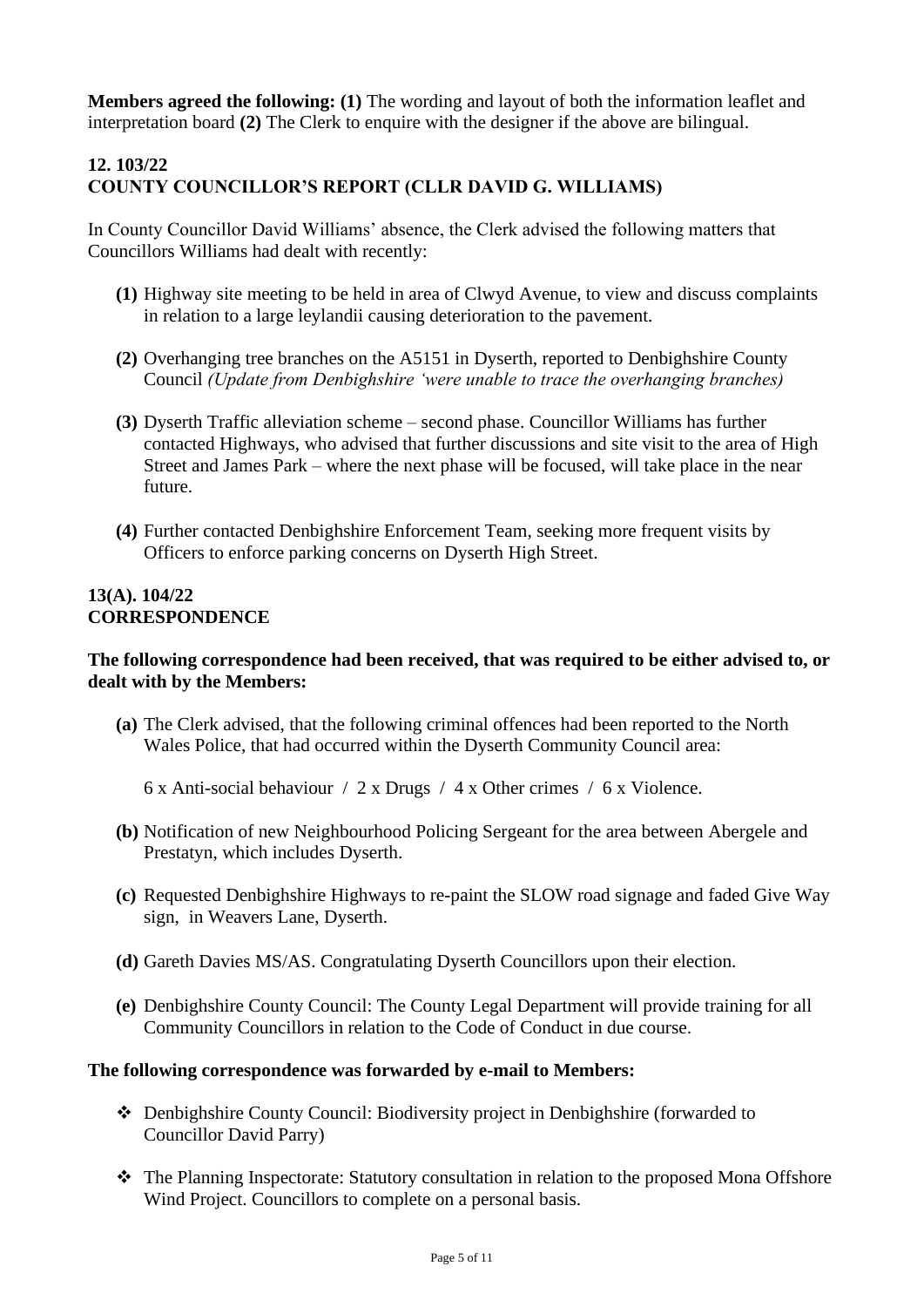## **13(B). 105/22 CLERK'S REPORT**

#### **The Clerk advised Members in relation to the following:**

- **(a)** Received from and deposited into the Council's bank account:
	- Denbighshire County Council £16,166.00: First precept payment for financial year 2022 / 2023.
	- HM Revenue & Customs £5,443.90: VAT Refund for financial year 2021 / 2022.
- **(b)** Reported to Denbighshire County Council: Steps in a poor condition, known locally as 'Stairway To Heaven' sited at the lower end of Gibbs Wood. *(Update report from Denbighshire County Footpaths Officer: A contractor has been requested to attend to make safe).*
- **(c)** Reported to Denbighshire County Council: Newly replaced wooden steps on walkway in SSSI area is damaged (photograph provided).
- **(d)** Following a recent play area report by Aura Leisure, a number of screws are either missing or loose on an item of equipment. Councillor David Parry has kindly attended site to rectify.
- **(e)** Blocked gully reported to Denbighshire County Council Highways opposite the Pharmacy. (This has been reported on two occasions).
- **(f)** Reported to Denbighshire County Council Footpaths Officer, the footpath in the area of the newly installed handrail, the path is quite dangerous to pedestrians. (Second occasion this path has been reported in the Penrhaeadr area).
- **(g)** Complaints received, including photographs of large fly posters which had been placed on the glass of the High Street bus shelter. One poster contained contact details. Concern also that the Community Council had spent £100.00 with the Easter painting theme whereby the posters had been obliterated by the painting. The Clerk had written to the contact on one poster, and advised Denbighshire County Council enforcement, as it's an offence to display. The Clerk advised, that both posters had been removed.
- **(h)** Further complaints in relation to dog fouling on the football pitch. A number of matches being held by the Dyserth Junior Football team had to be called off. The Clerk has confirmed with Denbighshire County Council, that the field is covered by the Public Spaces Protection Order (PSPO). There appears to be one individual person walking their dog who allows this unacceptable behaviour. The Football Club Committee have been asked to report instances to the Dog Control officer. The Clerk has further featured the PSPO in the next edition of the Dyserth Times.
- **(i)** Criminal damage to Council land. The Clerk advised Members that a local resident had obtained a key to the locked gate to the football pitch area, whereby heavy vehicles had crossed the football pitch and caused damage to the land at the far end (Cwm Road) of the King George field. Photographs of the area were show to members virtually. The same person had previously admitted to a Councillor, member of the public and a Police Officer, to cutting the lock on two prior occasions to the area to gain access. Whilst interviewed by the Police, no action was taken. The Community Council had to pay for two new locks.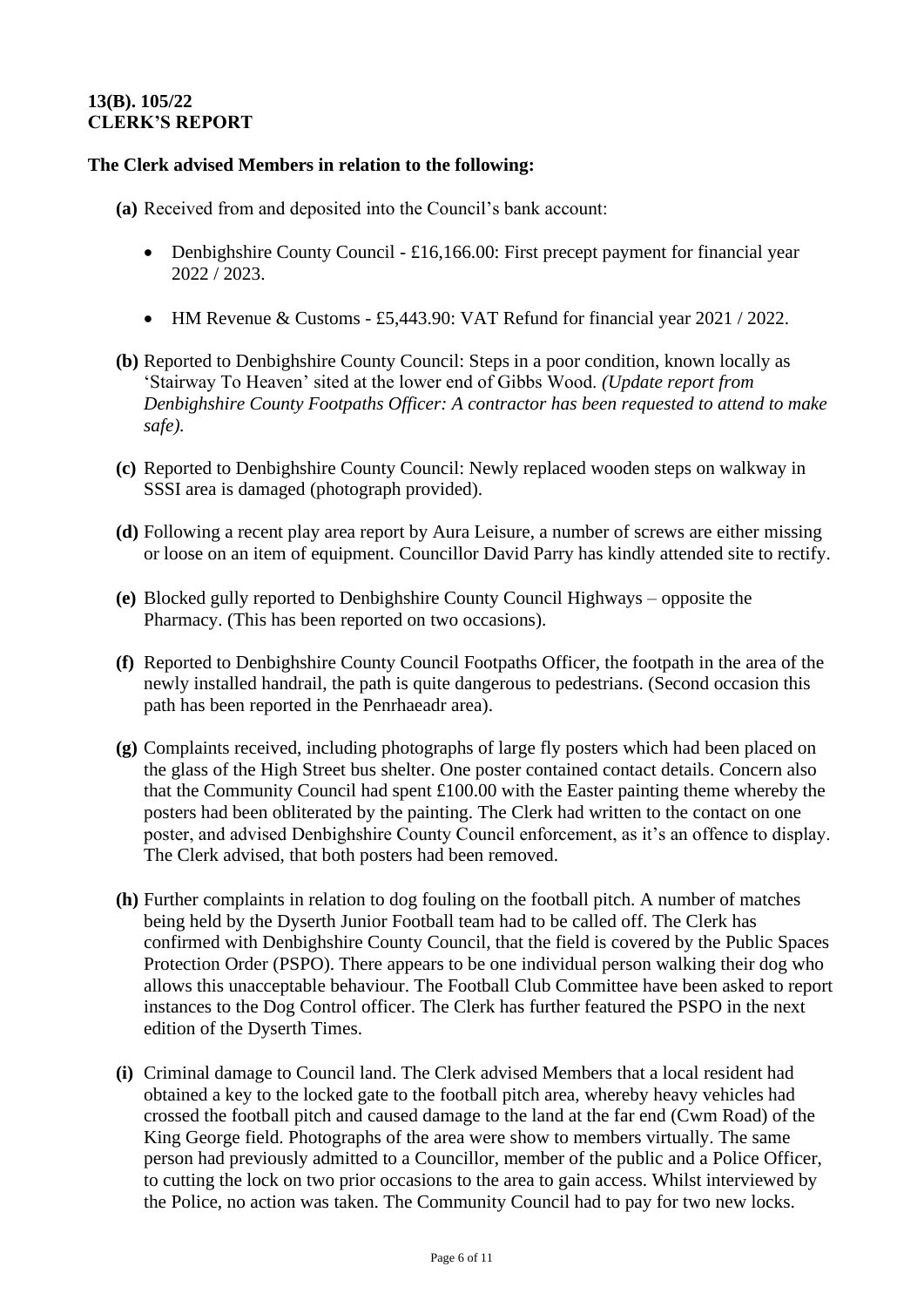**(j)** Reported to Denbighshire County Council Footpaths Officer: Two pathway concerns **(1)** Pathway steps between Lower and Upper Foel Road require clearance work. One child has recent been cut due to the brambles **(2)** Pathway Between Foel Road passing through Bron Deg estate. General clearance. (Photograph plan provided)

## **13(C). 106/22 TO RECEIVE: INTERNAL AUDITOR'S REPORT – 2021 / 2022**

The Clerk advised Members, that the Internal Auditor's Report for the year 2021 / 2022 had been received. The report was shown virtually to Members, whereby a copy had been sent by e-mail to the Chair and Vice Chair prior to the meeting.

The Clerk further advised Members in relation to the contents of the report, which stated the following: 'No internal control issues identified. The Council has maintained a robust set of books and accounts for the financial year'.

**Members agreed the following:** The Internal Audit report be accepted. The Clerk was thanked for his work.

## **13(D). 107/22 WALES AUDIT: ANNUAL RETURN FOR THE YEAR ENDED 31ST MARCH 2022**

The Clerk advised Members that Sections in the above document named: Accounting statements for 2021-22, together with the Annual Governance Statement had been completed by the Clerk prior to the return being presented to the Internal Auditor. The Clerk further advised, that the Annual Internal Audit report section had been completed by JDH Business Services. The Council Approval and Certification Section was now required to be signed by the Clerk and formally approved by Council for signature by the Chair. Members were shown a virtual copy of the return.

**Members confirmed the following:** The Approval and Certification Section of the Annual Return, to be signed by both the Chair and Clerk. As the Council meeting was held by video conference, the Clerk to obtain the signature of the Chair of Council on the Annual Return in due course.

#### **13(E). 108/22 TO FURTHER DISCUSS: HOLDING OF FUTURE COUNCIL MEETINGS**

The Clerk recollected Members to previous discussions and in particular, the Welsh Government Wales Measure – that meetings of the Council cannot be held entirely face to face, whereby equipment was required to 'hear and be heard'. Whilst the Government decision had been made without any consultation with Town & Community Councils in Wales, the Government have provided funding to One Voice Wales to provide a report on the difficulties and financial aspects to implement this measure.

**Members agreed the following:** The Clerk to purchase the necessary equipment and wi-fi access (if required) with a view to commencing hybrid meetings in September. If required, the cost to be considered in-between meetings by the Chair and Vice Chair of Council.

## **14. 109/22 REPRESENTATIVES REPORTS (COMMITTEES, LIAISON & MEETINGS ATTENDED)**

**(i)** Councillor John Glover, as the Council's School Governor Representative **(1)** The School have created a garden in memory of a pupil who passed away recently **(2)** The proposed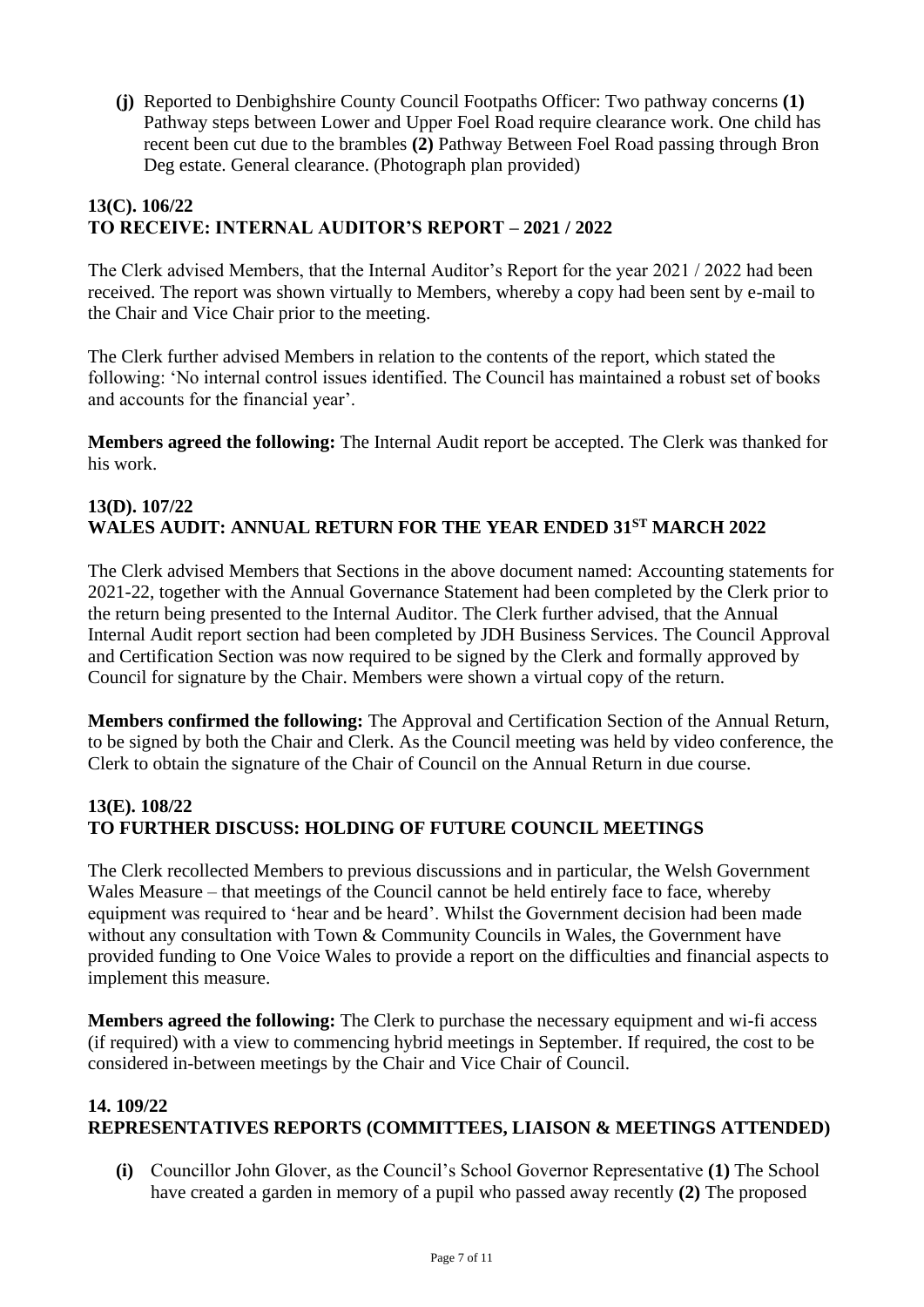new wooden Pavilion building; the County Council have now become involved whereby hopefully funding will be allocated.

- **(ii)** Councillor Andy Hughes: The Dyserth Community Hall is almost fully book during the day and night times. The Management Committee will be arranging functions in the Hall in dur course.
- **(iii)** Councillor Margaret Williams: Visitors to the Dyserth Waterfall are increasing, including the financial donations revenue.

#### **15(A). 110/22 PLANNING**

#### **The following planning applications to be considered by Members at the meeting:**

**(a)** Application number: 42/2022/0365 – for erection of single and two storey extension to front of dwelling, alterations to roof to form habitable accommodation in roof space and associated works, at 2 The Croft, Waterfall Road, Dyserth.

**Comment by Council:** Providing that the application is subject to compliance with relevant policies and planning guidance notes, then no objections raised.

**(b)** Application number: 42/2022/0156 – for erection of two storey extensions to side and rear of dwelling, at 8 Lower Foel Road, Dyserth.

**Comment by Council:** Providing that the application is subject to compliance with relevant policies and planning guidance notes, then no objections raised.

**(c)** Application number: 42/2022/0145 – for installation of replacement windows to front elevation, at Flats1 and 2, Cross Keys, High Street, Dyserth.

**Comment by Council:** Providing that the application is subject to compliance with relevant policies and planning guidance notes, then no objections raised.

#### **15(B). 111/22 PLANNING DECISIONS**

#### **The following planning decisions have been received from Denbighshire County Council:**

- **(i)** Application number: 42/2021/1105 details of scheme hard and soft landscaping (condition 6); Biosecurity risk assessment (condition 9); provision of roosting bats and nesting birds (condition 10); external lighting / internal lighting spillage scheme (condition 14); foul water drainage scheme (condition 14) surface water draining (condition 15) and photographic survey (condition 16) of planning permission code no: 43/2020/0923, at land at former quarry, off High Street, Dyserth. Approved.
- **(ii)** Application number: 42/20220089 details of scheme of hard and soft landscaping submitted in accordance with condition no 4 of planning permission code no: 42/2021/0729, at The Pop Inn Shop & Agricultural building, Cwm Road, Dyserth. Approved.

#### **16. 112/22 FOLLOWING ITEMS PLACED BY COUNCILLOR MARGARET WILLIAMS**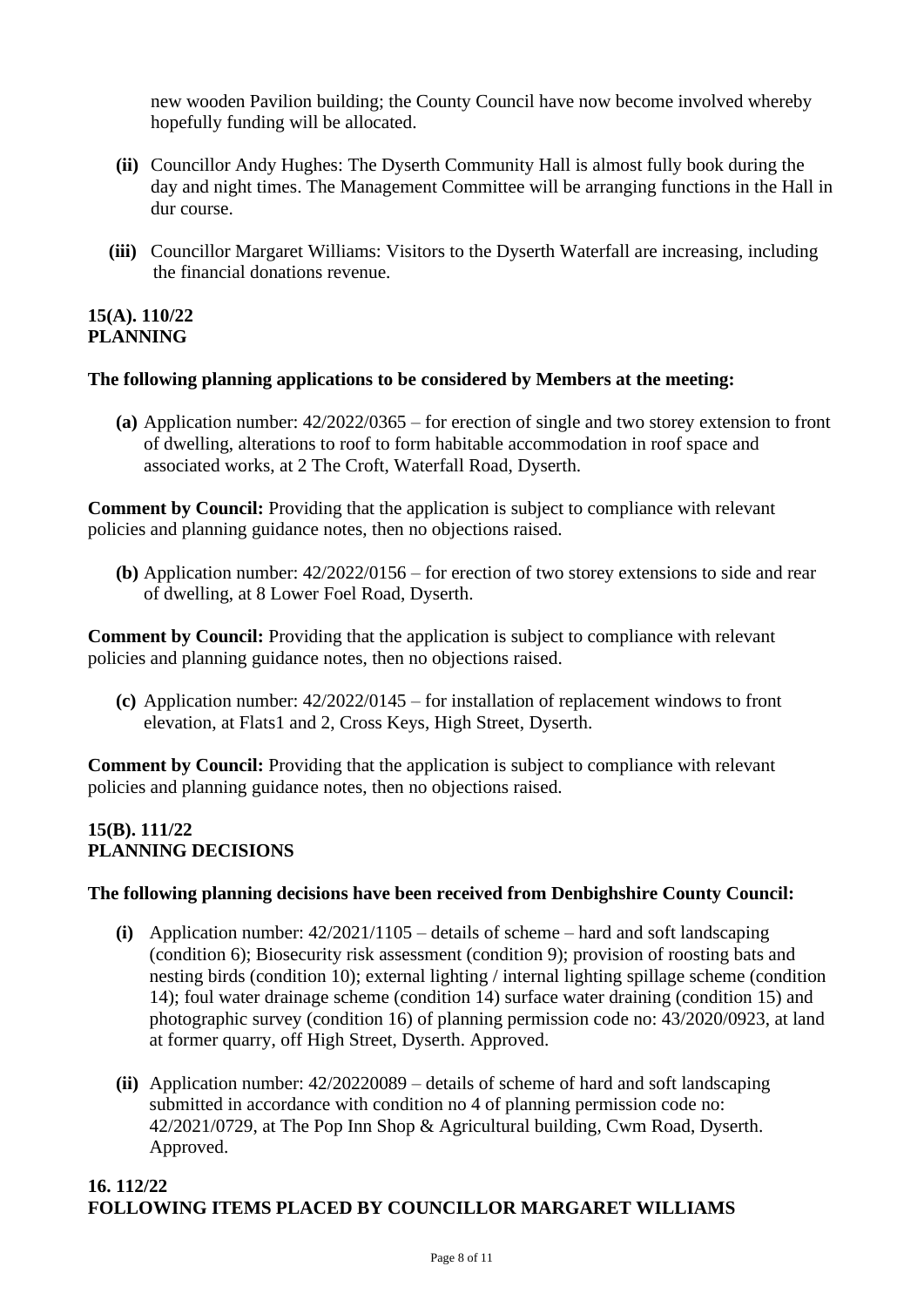## **(i) Concern with dog owners – allowing pets to roam freely and foul on football pitch and surrounding areas**

Councillor Williams expressed her disgust at members of the public who allow their dogs to roam freely and foul on the football pitch including other areas within the children's play area – and leave without clearing up.

The Clerk advised, that the area is covered by the Denbighshire Public Spaces Protection Orders. The County Enforcement Team have also agreed to visit the area on more regular occasions. The Clerk will place a further articles in the Dyserth Times.

**Members agreed the following:** Thanked Councillor David Parry who offered to take photographs of the current no dogs allowed signage. Once the Clerk is aware of the photographs, the Clerk to contact the County Dog Warden and ascertain the appropriate wording

## **(ii) Views of Council Members – Installation of new handrail at rear of Waterfall**

Councillor Margaret Williams recollected Members to the newly installed handrail above the Waterfall and near to the recently completed wood bridge. Councillor Williams was concerned with a number of negative posts on the local Facebook Page.

The Clerk advised that the County received financial assistance for the replacement wooded bridge, whereby all handrails in the area are metal. The Clerk further recollected to Members that this Council had agreed with Denbighshire Rights of Way, to pay the 50% cost of this new handrail.

**Member agreed the following:** Confirmed, that the recently installed handrail appears robust and it suitable for the area.

#### **(iii) Contract for the watering of Council planters**

Councillor Margaret Williams recollected to Members, that the Council's flower planters had been previously watered by both a local resident and Community Council members. This was proving difficult. Councillor Williams advised that a quotation for the sum of £500.00 had been received from a local resident to complete the watering on regular occasions throughout the summer period. The Clerk advised that a quotation sought some three years ago from a professional watering Company, was in the region of £2,000.

**Members agreed the following: (1)** To provide the sum of £500.00 to Mr. Trebor Evans, for the watering of Council planters **(2)** The Council to provide the necessary equipment.

#### **(iv) Clearance of rubbish from Council land - Behind former Cross Keys Pub**

Councillor Margaret Williams advised Members, that following the unauthorised entry to the King Georg play area and football pitch, an area of land near the Cwm Road properties required clearing, whereby afterwards the Council's contractor would be able to keep in a tidy condition. A quotation had been received from Reg Davies & Son for the sum of £850.00. General discussion in relation to the actual clearance work required.

**Members agreed the following:** Councillors' Andy Hughes, David Parry and Margaret Williams to arrange a site meeting and provide a report to the June Council meeting.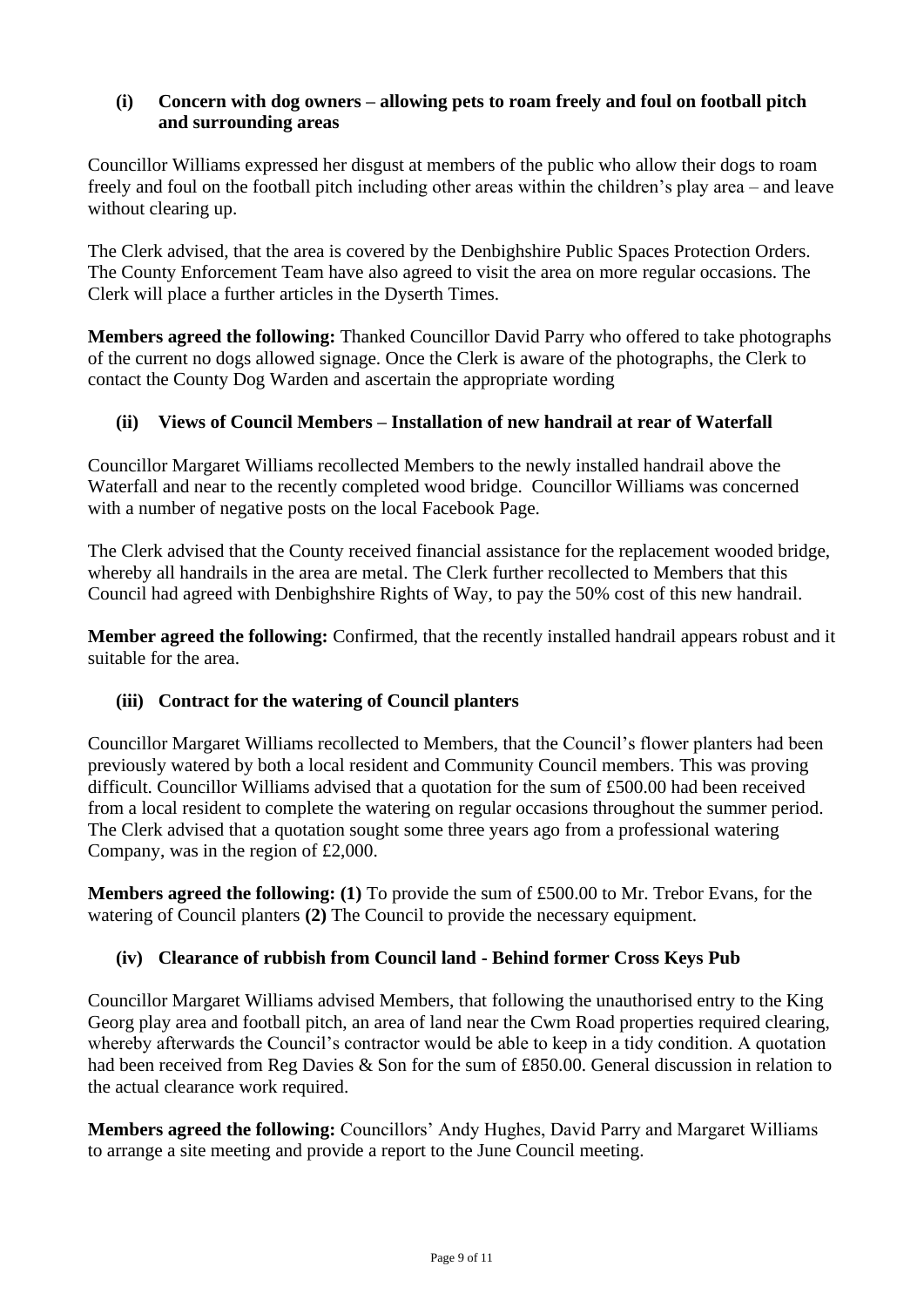## **17. 113/22 APPROVAL OF ACCOUNTS FOR PAYMENT**

| <b>Cheque</b><br><b>Number</b> | Payee                                                                                                                                     | <b>Net</b><br>£ | <b>Vat</b><br>£ | <b>Total</b><br>£ |
|--------------------------------|-------------------------------------------------------------------------------------------------------------------------------------------|-----------------|-----------------|-------------------|
|                                | <u>Payments made – to be confirmed:</u>                                                                                                   |                 |                 |                   |
|                                | <b>Standing Order: R. P. Parry - Clerk to Council</b><br>(Monthly salary & home working allowance for April)<br>Payments dated 03/05/2022 |                 |                 |                   |
|                                | <b>BACS:</b> Cllr David Parry (Re-imbursement for key<br>cutting on lock to King George play area                                         | 12.00           |                 | 12.00             |
|                                | <b>BACS:</b> Cllr David Parry (R-imbursement for purchase<br>of Queen's Jubilee bunting)                                                  | 180.00          |                 | 180.00            |
|                                | (Note: Above two payments authorised by Councillor<br>bank signatories)                                                                   |                 |                 |                   |
|                                | Payments for consideration at meeting to be paid by<br><b>BACS:</b>                                                                       |                 |                 |                   |
|                                | BHIB Councils Insurance Company (Annual renewal of<br>Community Council's insurance policy)                                               | 1,128.40        |                 | 1,128.40          |
|                                | JDH Business Services Ltd (Annual Internal Audit)                                                                                         | 225.00          | 45.00           | 270.00            |
|                                | Kevin Roberts (Painter) Fee for staining Council flower<br>planters (as previously accepted quotation)                                    | 240.00          |                 | 240.00            |
|                                | Trecastell Nurseries (summer plants for Council flower<br>planters) (as previous agreed)                                                  | 300.00          |                 | 300.00            |
|                                | Louise Walsh (Environmental Services & Inspections)<br>of Play Area for April                                                             | 40.00           |                 | 40.00             |
|                                | Cllr Andy Hughes (Chair of Council annual allowance)<br>(Minute number: 9. 100/22 on page 4 above)                                        | 400.00          |                 | 400.00            |
|                                | Utility Contractors Ltd (Dave Ruane) Dismantle and<br>replace fence at Council land known as The Cemetery<br>field - as previously agreed | 430.00          |                 | 430.00            |

## **18. 114/22 APPLICATIONS FOR FINANCIAL SUPPORT**

|               | <b>Cheque</b>   Name of organisation | <b>Amount granted</b> |
|---------------|--------------------------------------|-----------------------|
| <b>Number</b> |                                      | d.                    |